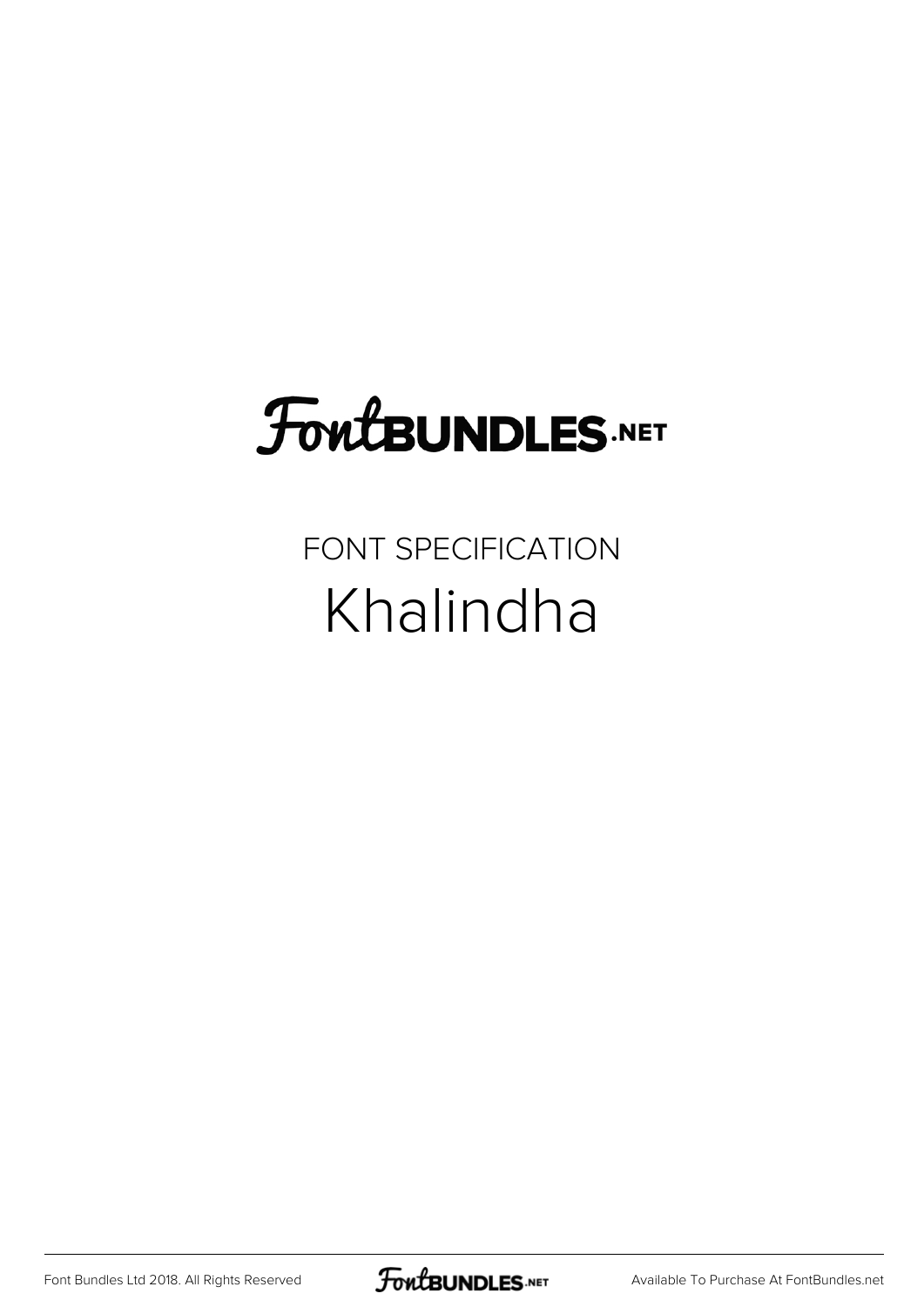#### Khalindha - Regular

**Uppercase Characters** 

### ABCOIFBHITKLMMOPQRSTUVU VVZ

Lowercase Characters

## abodefghifklanopqratuvwvy  $\mathbf{\hat{f}}$

**Numbers** 

#### 0123456789

**Punctuation and Symbols** 

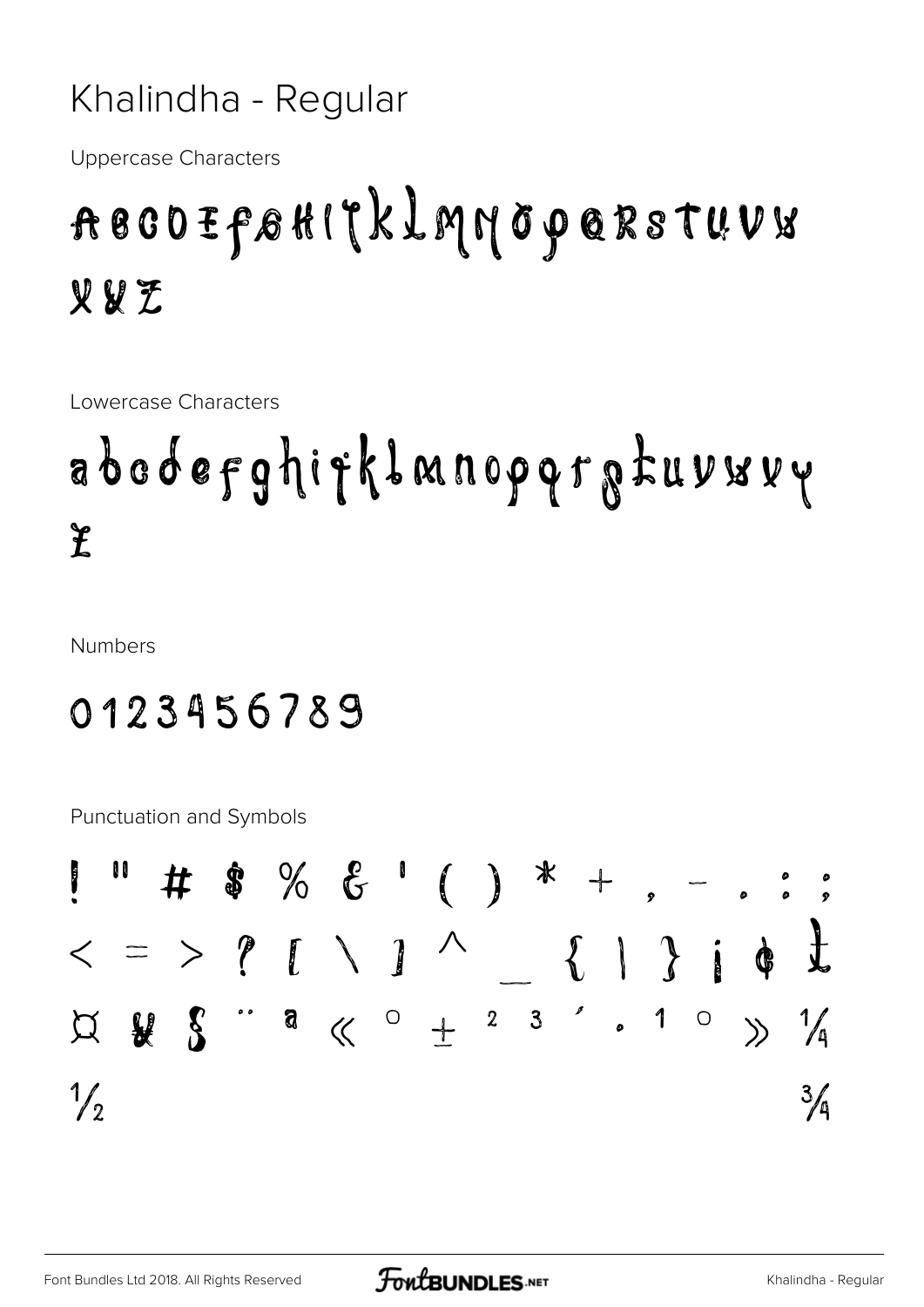All Other Glyphs

|                          |                     |                    |                                                                    |   | $\begin{array}{ccccccccccccccccc} \mathbf{\dot{r}} & \mathbf{\dot{\hat{r}}} & \mathbf{\dot{\hat{r}}} & \mathbf{\dot{\hat{r}}} & \mathbf{\dot{\hat{r}}} & \mathbf{\dot{\hat{r}}} & \mathbf{\dot{\hat{r}}} & \mathbf{\dot{\hat{r}}} & \mathbf{\dot{\hat{r}}} & \mathbf{\dot{\hat{r}}} & \mathbf{\dot{\hat{r}}} & \mathbf{\dot{\hat{r}}} & \mathbf{\dot{\hat{r}}} & \mathbf{\dot{\hat{r}}} & \mathbf{\dot{\hat{r}}} & \mathbf{\dot{\hat{r}}} & \mathbf{\dot{\hat{r}}} & \mathbf{\dot{\hat{$ |                           |                                   |                       |
|--------------------------|---------------------|--------------------|--------------------------------------------------------------------|---|------------------------------------------------------------------------------------------------------------------------------------------------------------------------------------------------------------------------------------------------------------------------------------------------------------------------------------------------------------------------------------------------------------------------------------------------------------------------------------------|---------------------------|-----------------------------------|-----------------------|
|                          |                     |                    |                                                                    |   | <b>EIIIIII</b>                                                                                                                                                                                                                                                                                                                                                                                                                                                                           |                           |                                   | S                     |
|                          |                     |                    |                                                                    |   | $\widetilde{\sigma}$ $\ddot{\sigma}$ $\times$ $\sigma$ $\dot{\sigma}$ $\dot{\sigma}$ $\ddot{\sigma}$                                                                                                                                                                                                                                                                                                                                                                                     |                           |                                   | V                     |
|                          |                     |                    |                                                                    |   | $\dot{a}$ $\dot{a}$ $\ddot{a}$ $\ddot{a}$ $\ddot{a}$ $\dot{a}$ $\dot{a}$ $\dot{a}$ $\dot{a}$                                                                                                                                                                                                                                                                                                                                                                                             |                           |                                   | $\hat{\mathbf{e}}$    |
| $\bullet$ $\bullet$<br>B | $\mathcal{I}$       |                    | $\mathscr{I}$ and $\mathscr{I}$ are about the set of $\mathscr{I}$ |   | $\tilde{\mathbf{r}}$ $\tilde{\mathbf{r}}$ $\tilde{\mathbf{r}}$ $\tilde{\mathbf{r}}$                                                                                                                                                                                                                                                                                                                                                                                                      | $\ddot{\mathbf{0}}$       | $\sqrt{2}$<br>$\ddot{\mathbf{0}}$ | B<br>$\boldsymbol{0}$ |
| $\widetilde{\mathbf{0}}$ | $\ddot{\textbf{0}}$ | $\frac{1}{\sigma}$ | $\mathscr G$                                                       | Ù | Ú                                                                                                                                                                                                                                                                                                                                                                                                                                                                                        | $\mathring{\mathfrak{u}}$ | Ü                                 |                       |